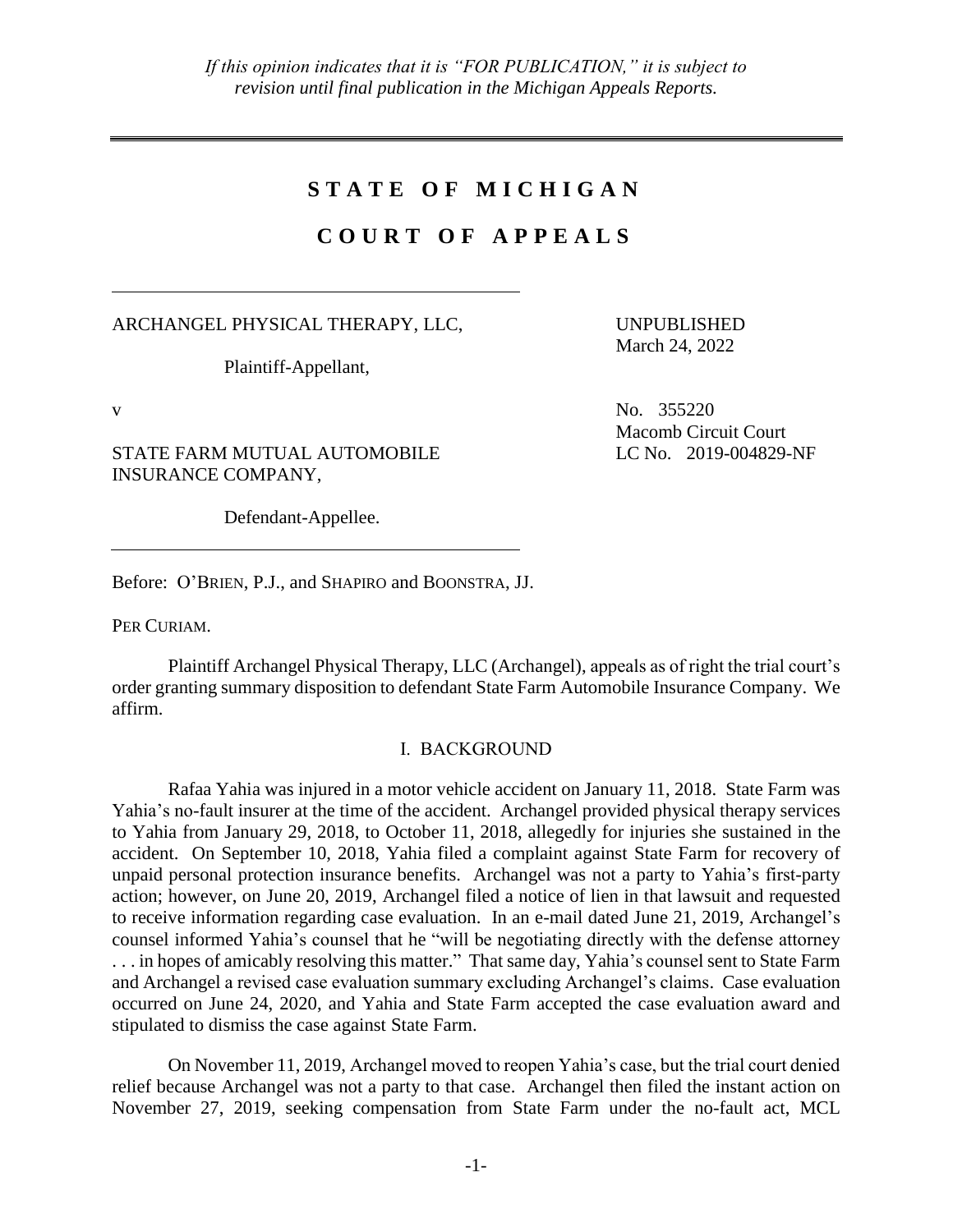500.3101*, et seq*., for services it provided to Yahia. Archangel brought suit pursuant to an assignment of rights Yahia executed on July 31, 2018, allowing Archangel to pursue Yahia's right to no-fault benefits from State Farm.

State Farm moved for summary disposition under MCR 2.116  $(C)(8)$  and  $(C)(10)$ , arguing that Archangel's claims were barred by MCL 500.3145(1). In response, Archangel argued that State Farm was estopped from asserting the one-year-back rule as a defense because it induced Archangel to refrain from initiating a lawsuit within the time limitations of MCL 500.3145(1). The trial court disagreed with Archangel and granted summary disposition to State Farm under MCR 2.116(C)(10). Archangel moved for reconsideration, which was denied. This appeal followed.

## II. DISCUSSION

Archangel argues that the trial court erred by granting summary disposition because State Farm should be equitably estopped from asserting the one-year back rule as a defense. We  $disagree.<sup>1</sup>$ 

MCL 500.3145(1) provides in relevant part that "the claimant may not recover benefits for any portion of the loss incurred more than 1 year before the date on which the action was commenced."<sup>2</sup> Known as the one-year back rule, this provision limits recovery to "losses incurred within the one year preceding the filing of the action." *Devillers v Auto Club Ass'n*, 473 Mich 562, 574; 702 NW2d 539 (2005).

Archangel filed its complaint on November 27, 2019, and so MCL 500.3145(1) bars recovery for claims incurred before November 27, 2018. It is undisputed that Archangel sought reimbursement for medical bills incurred between January 29, 2018, and October 11, 2018. Accordingly, all Archangel's claims are barred by MCL 500.3145(1). However, as noted, Archangel argues that estoppel precludes application of the one-year-back rule.

 $\overline{a}$ 

<sup>1</sup> We review de novo a trial court's decision to grant summary disposition. *Dell v Citizens Ins Co of America*, 312 Mich App 734, 739; 880 NW2d 280 (2015). Summary disposition is appropriate under MCR 2.116(C)(10) "if there is no genuine issue regarding any material fact and the moving party is entitled to judgment as a matter of law." *West v Gen Motors Corp*, 469 Mich 177, 183; 665 NW2d 468 (2003). "A genuine issue of material fact exists when the record, giving the benefit of reasonable doubt to the opposing party, leaves open an issue upon which reasonable minds may differ." *Id.* Equitable issues are reviewed de novo and questions of fact are reviewed for clear error. *AFSCME v Bank One*, 267 Mich App 281, 293; 705 NW2d 355 (2005).

 $2^{\circ}$  MCL 500.3145 was amended by 2019 PA 21, effective on June 11, 2019, to include tolling provisions for the one-year back rule. Archangel does not argue that the amended version should be given retroactive effect, or that the tolling provisions would apply in this case. Accordingly, we will not address those issues and will assume without deciding that the pre-amendment version of the statute controls.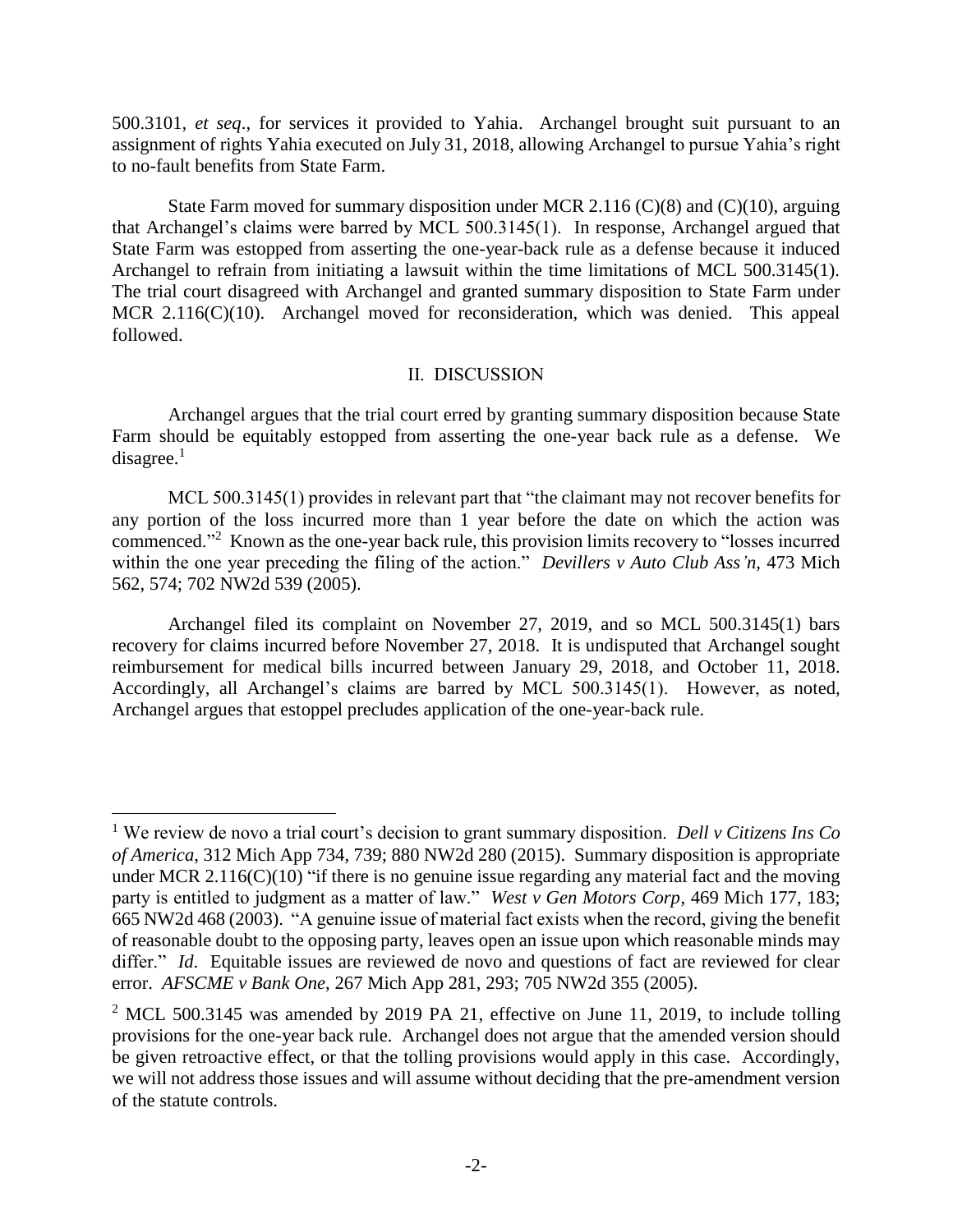Equitable estoppel is a "judicially created exception to the general rule that statutes of limitation run without interruption." *Cincinnati Ins Co v Citizens Ins Co*, 454 Mich 263, 270; 562 NW2d 648 (1997). "A plaintiff who relies upon an estoppel theory to avoid a statute of limitations defense must show that the conduct of the defendant has induced the plaintiff to refrain from bringing action within the period fixed by statute, and that such conduct should estop the defendant." *Bohlinger v Detroit Auto Inter-Ins Exch*, 120 Mich App 269, 274-275; 327 NW2d 466 (1982) (quotation marks and citation omitted). Generally, to invoke estoppel a plaintiff must establish:

(1) a false representation or concealment of a material fact, (2) an expectation that the other party will rely on the misconduct, and (3) knowledge of the actual facts on the part of the representing or concealing party. [*Cincinnati Ins Co*, 454 Mich at 270.]

Michigan courts are "reluctant to recognize an estoppel absent intentional or negligent conduct designed to induce a plaintiff to refrain from bringing a timely action." *Id*. (emphasis omitted). Factors to consider include whether there was a promise to pay or settle a claim. *Bohlinger*, 120 Mich App at 275.

Archangel argues that State Farm's conduct was designed to delay Archangel from commencing a lawsuit against State Farm. However, even when viewed in a light most favorable to Archangel, the evidence is insufficient to create a genuine issue of material fact on that matter. Archangel first relies on phone records indicating that its counsel and State Farm's counsel spoke on June 21, 2019, a day after the lien was filed. But there is no evidence in the record as to the substance of this conversation. Next, Archangel points to the June 21, 2019 e-mail correspondence in which its counsel informs Yahia's counsel that he spoke to State Farm's attorney and that he "will be negotiating directly with the defense attorney . . . in hopes of amicably resolving this matter." This does not show a promise by State Farm to settle Archangel's claims, but at most shows an agreement "to work toward an amicable solution," which, as the trial court reasoned, "does not rise to the level of conduct intended to induce one party's justifiable reliance in refraining from filing a lawsuit."<sup>3</sup> The only e-mail Archangel provided between Archangel and State Farm was sent on July 2, 2019, in which State Farm's attorney stated, "You filed the lien[,]" and directed Archangel's counsel to call him. While Archangel claims that the parties discussed settling its claims, it has not provided evidence regarding the substance of that phone conversation.

Archangel argues that the revised case evaluation summary in Yahia's action excluding its bills shows that the parties agreed to negotiate those claims. "Negotiations intended to forestall

 $\overline{a}$ 

<sup>&</sup>lt;sup>3</sup> Archangel relies on several cases, but not one supports applying estoppel under the facts of this case. In *English v Home Ins Co*, 112 Mich App 468, 474-475; 316 NW2d 463 (1982), we declined to "express any view on the merits of plaintiff's estoppel claim" and remanded to the trial court to address that issue in the first instance. In *Bohlinger*, 120 Mich App at 278, we concluded that the plaintiffs did not show a reasonable basis for not bringing a timely action. And in *LaMothe v Auto Club Ins Ass'n*, 214 Mich App 577; 543 NW2d 42 (1995), we held, in part, that "the insurer would be estopped to renege on its promise to defend and indemnify the insured" for claims made by the healthcare provider for full payment, which is a distinct issue that has no relevance to this appeal.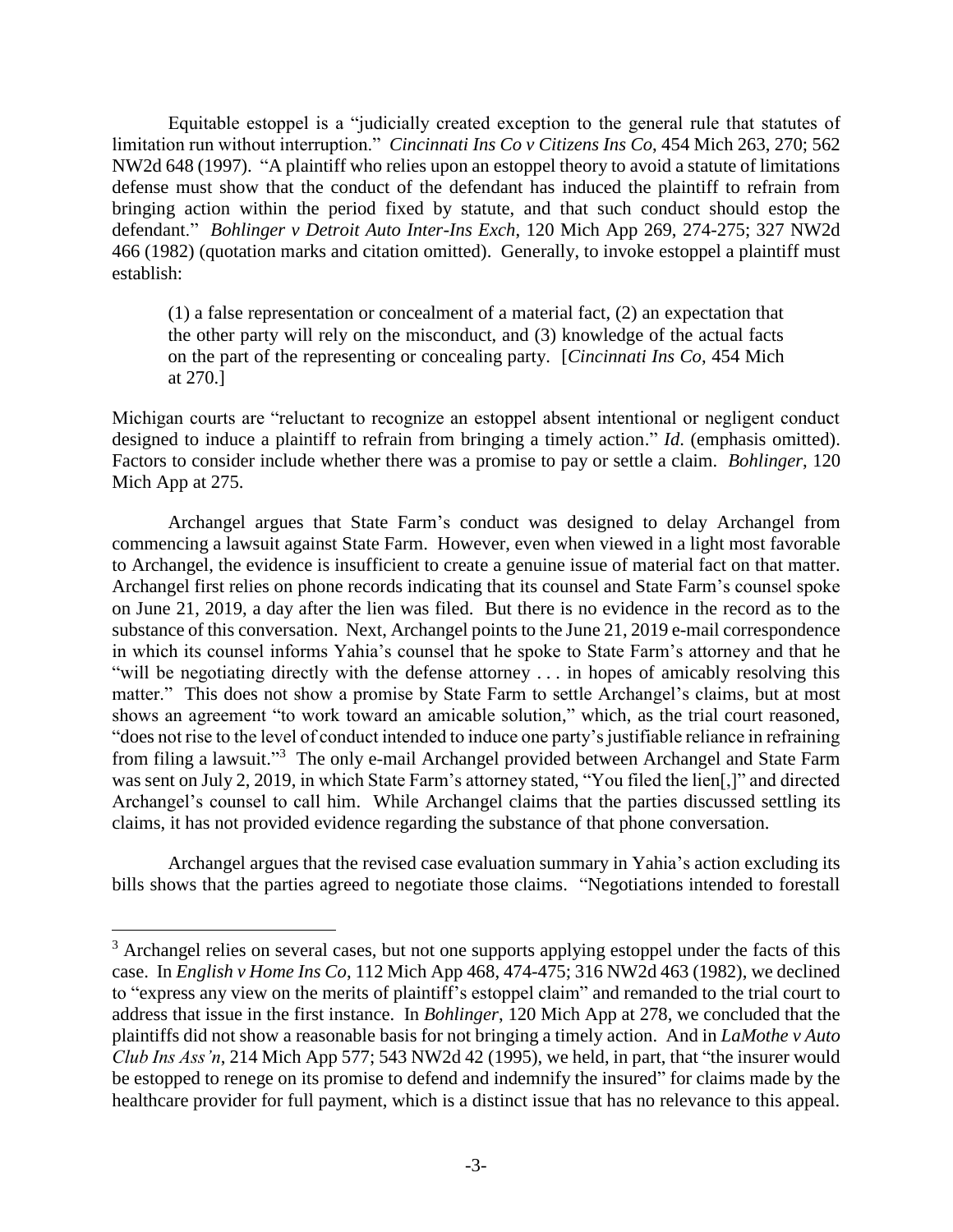bringing an action have been considered an inducement sufficient to invoke the doctrine[.]" *Cincinnati Ins Co*, 454 Mich at 270. In *Cincinnati Ins Co*, the defendant insurer informed the plaintiff insurer that it would only evaluate the plaintiff's subrogation claim once it had the documentation for the entire loss because it did not want to "handle the claim piecemeal." *Id*. at 266. The plaintiff relied on the defendant's representations and agreed to deferred payment for several months, but the defendant eventually stated that it would not pay the claim because the one-year statute of limitations, MCL 500.3145(2), had expired. *Id*. at 267. The Supreme Court determined that, because the plaintiff acted in good faith at the direction of the defendant for the convenience of the defendant, the defendant was estopped from asserting the statute of limitations as a defense. *Id*. at 271-272.

In contrast to *Cincinnati Ins Co*, there is no evidence that State Farm made assurances that it would pay or settle Archangel's claims or that State Farm induced Archangel to delay filing suit. Indeed, there is no evidence of contact between State Farm and Archangel before June 21, 2019. Thus, Archangel's decision to not file an action for reimbursement before that time cannot be attributable to any representation by State Farm. Further, the last communication between the parties, according to the record evidence, was on July 2, 2019. At this point, Archangel still had three months to bring suit and seek recovery for some of its outstanding bills. Considering the sparse communications between the parties over the course of two weeks, it cannot be said that State Farm prevented Archangel from commencing an action within the recovery period of MCL 500.3145(1).

In sum, Archangel fails to establish a genuine issue of material fact that State Farm made representations intended to delay Archangel from filing suit or that Archangel justifiably relied on any representation by State Farm. Accordingly, the trial court did not err by denying Archangel's claim of estoppel and granting summary disposition to State Farm on the basis of the one-year back rule.

Archangel also argues that the trial court erred by denying Archangel's motion for reconsideration. We again disagree.<sup>4</sup>

MCR 2.119(F)(3) provides:

 $\overline{a}$ 

(3) Generally, and without restricting the discretion of the court, a motion for rehearing or reconsideration which merely presents the same issues ruled on by the court, either expressly or by reasonable implication, will not be granted. The moving party must demonstrate a palpable error by which the court and the parties have been misled and show that a different disposition of the motion must result from correction of the error.

<sup>4</sup> We review a trial court's decision on a motion for reconsideration for an abuse of discretion. *St John Macomb Oakland Hosp v State Farm Mut Ins Co*, 318 Mich App 256, 262; 896 NW2d 85 (2016). "An abuse of discretion occurs when the trial court's decision falls outside the range of reasonable and principled outcomes." *Frankenmuth Ins Co v Poll*, 311 Mich App 442, 445; 875 NW2d 250 (2015).